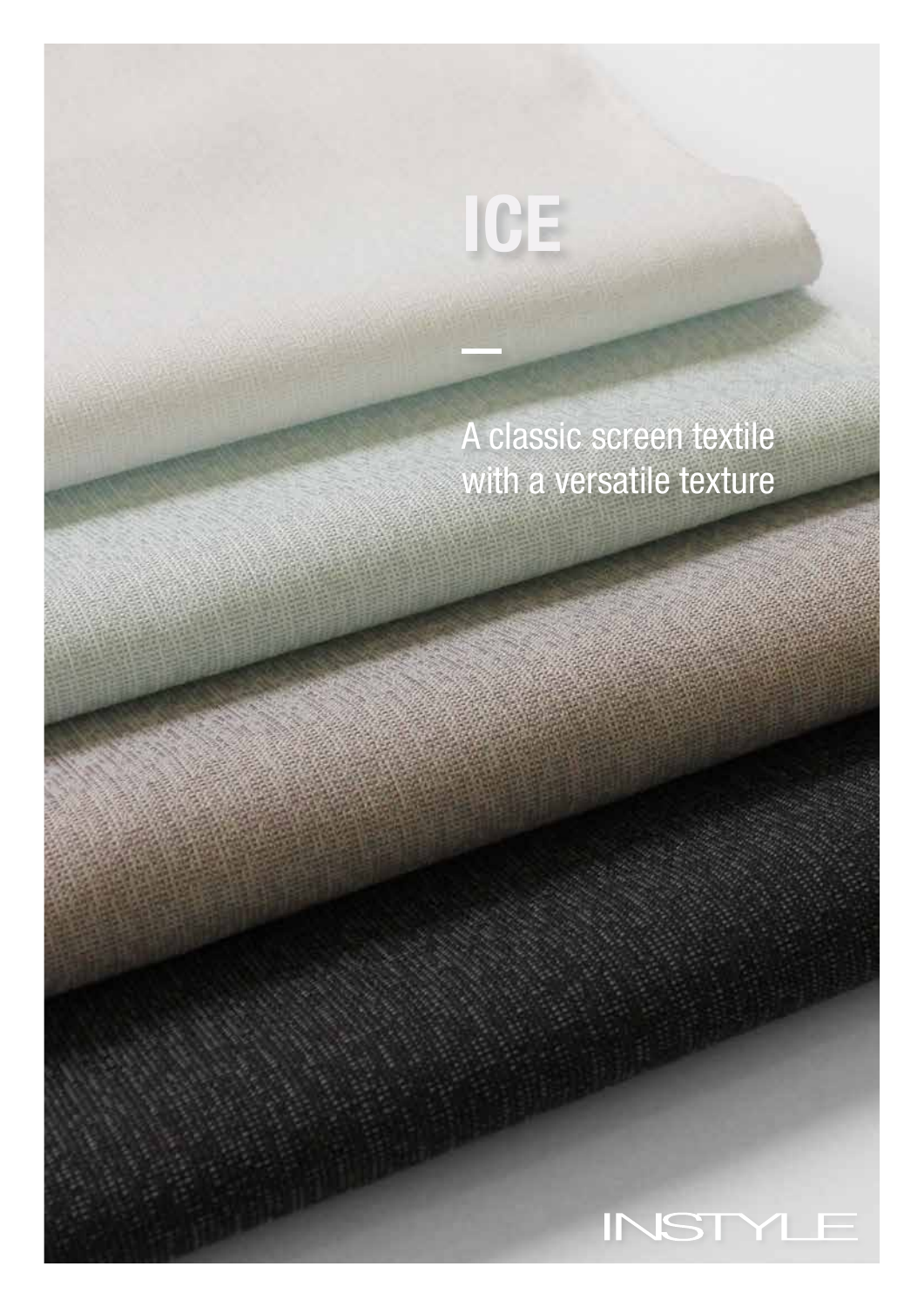# **ICE**





ICE Skates



ICE Dew



ICE Rink



ICE Igloo



ICE Pole ICE Snow



ICE Age



ICE Lolly



ICE Block



ICE Cream



ICE Pop



ICE Arena



ICE Midnight **ICE Pack** 



ICE Cone



ICE Frost



ICE Water